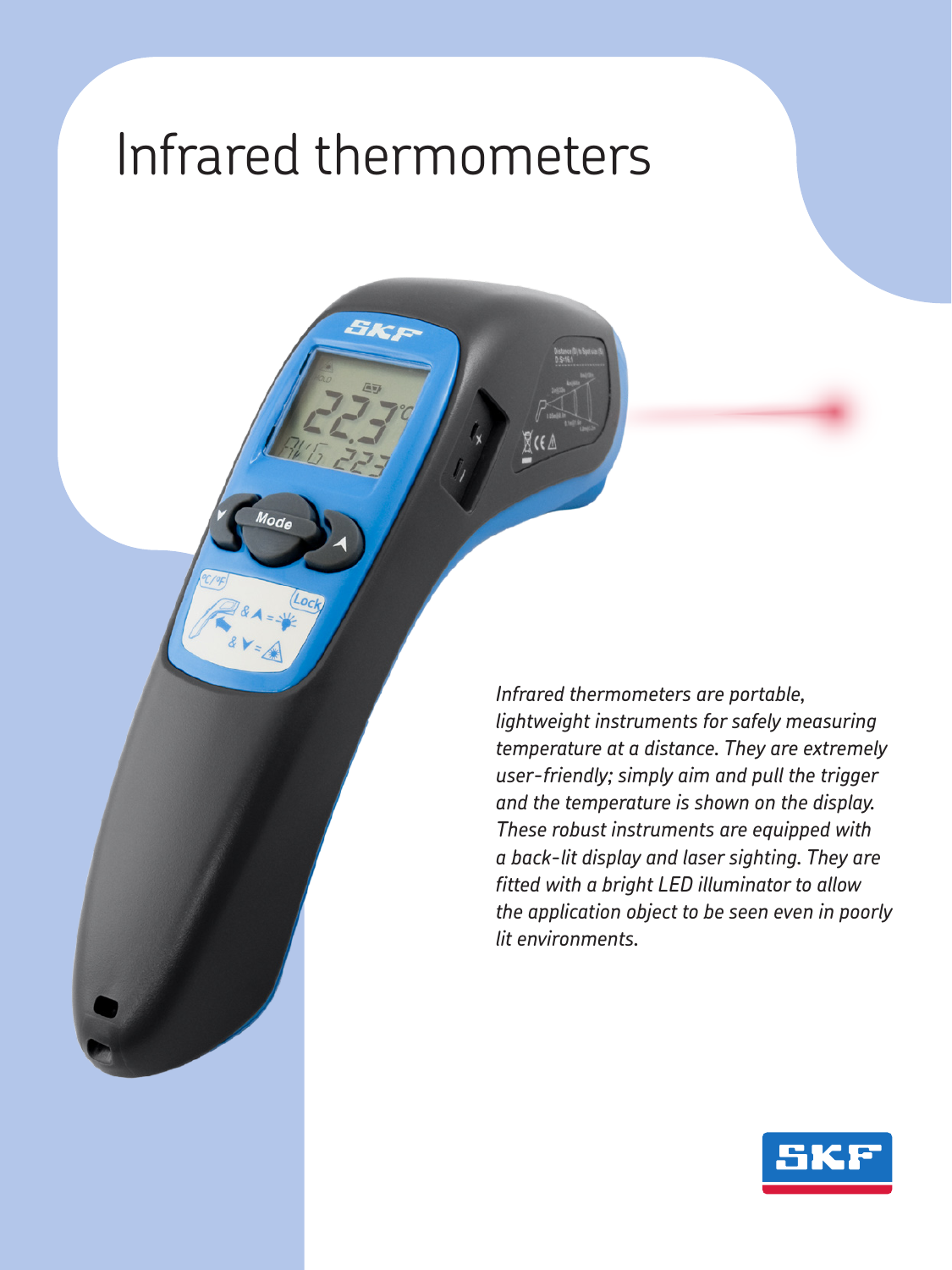



## Infrared thermometer TKTL 10

An infrared thermometer that's an essential tool for every technician

- Wide measurement range from –60 to +625 °C *(–76 to +1 157 °F)*; allows temperature measurements of many industrial applications
- Distance-to-spot ratio of 16:1; allows accurate temperature readings at a distance
- Fixed emissivity of 0,95; suitable for many applications
- Maximum temperature always shown; helps identify the real hotspots
- Auto shut off feature; helps optimise battery life

## Infrared thermometer TKTL 20

An infrared and contact thermometer offering versatile temperature measurement options

- Infrared temperature measurement range from –60 to +625 °C *(–76 to +1 157 °F)*
- Contact temperature measurement range from –64 to +1 400 °C *(–83 to +1 999 °F)*
- Distance-to-spot ratio of 16:1; allows accurate temperature readings at a distance
- User selectable variable emissivity between 0,1 and 1,0; allows most surface temperatures to be measured.
- Supplied with temperature probe TMDT 2-30 (max. 900 °C / *1 652 °F*); suitable for many direct contact applications
- Can be used with any SKF temperature probe
- User selectable, multiple temperature measurement modes including: maximum, minimum, average, differential and probe/ infrared dual display, scan function
- User selectable high and level alarm levels with audible warning signal
- Mode dependant auto shut off feature optimises battery life
- Supplied in a sturdy carrying case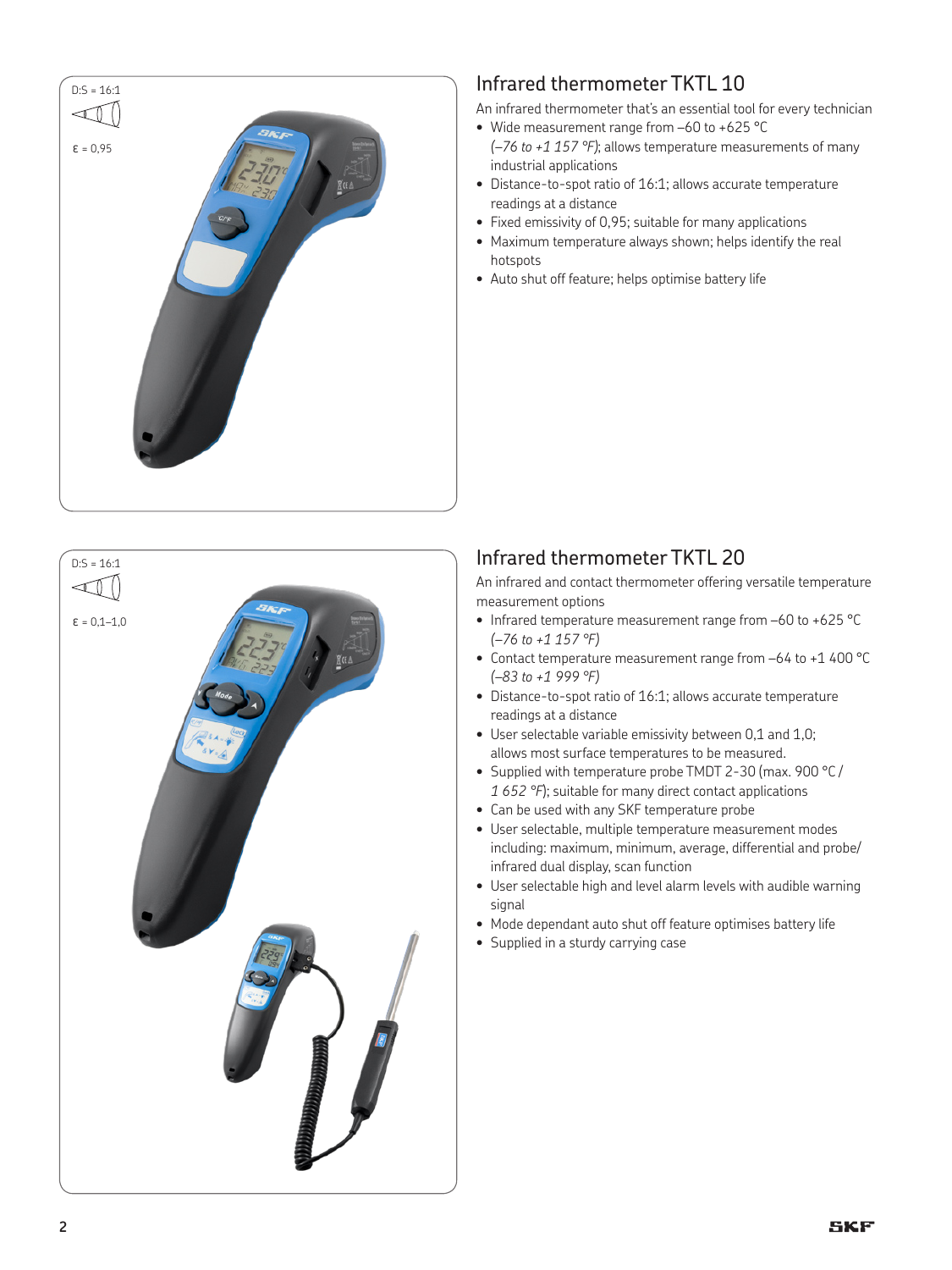



## Infrared thermometer TMTL 2400K

An infrared and contact temperature thermometer with a wide measurement range and dual laser sighting

- Wide infrared temperature measurement range from –60 to +1 000 °C *(–76 to +1 832 °F)*
- Contact temperature measurement range from –64 to +1 400 °C *(–83 to +1 999 °F)*
- Dual laser sighting feature defines the diameter of the area being measured; helps the user to precisely pin-point the temperature measurement area
- Distance-to-spot ratio of 50:1; allows accurate temperature readings at long distances or for measuring temperatures of small areas
- User selectable variable emissivity between 0,1 and 1,0; allows most surface temperatures to be measured.
- Supplied with temperature probe TMDT 2-30 (max. 900 °C/ *1 652 °F*); suitable for many direct contact applications
- Can be used with any SKF temperature probe
- User selectable, multiple temperature measurement modes including: maximum, minimum, average, differential and probe/ infrared dual display, scan function
- User selectable high and level alarm levels with audible warning signal
- Mode dependant auto shut off feature optimises battery life
- Supplied in a sturdy carrying case